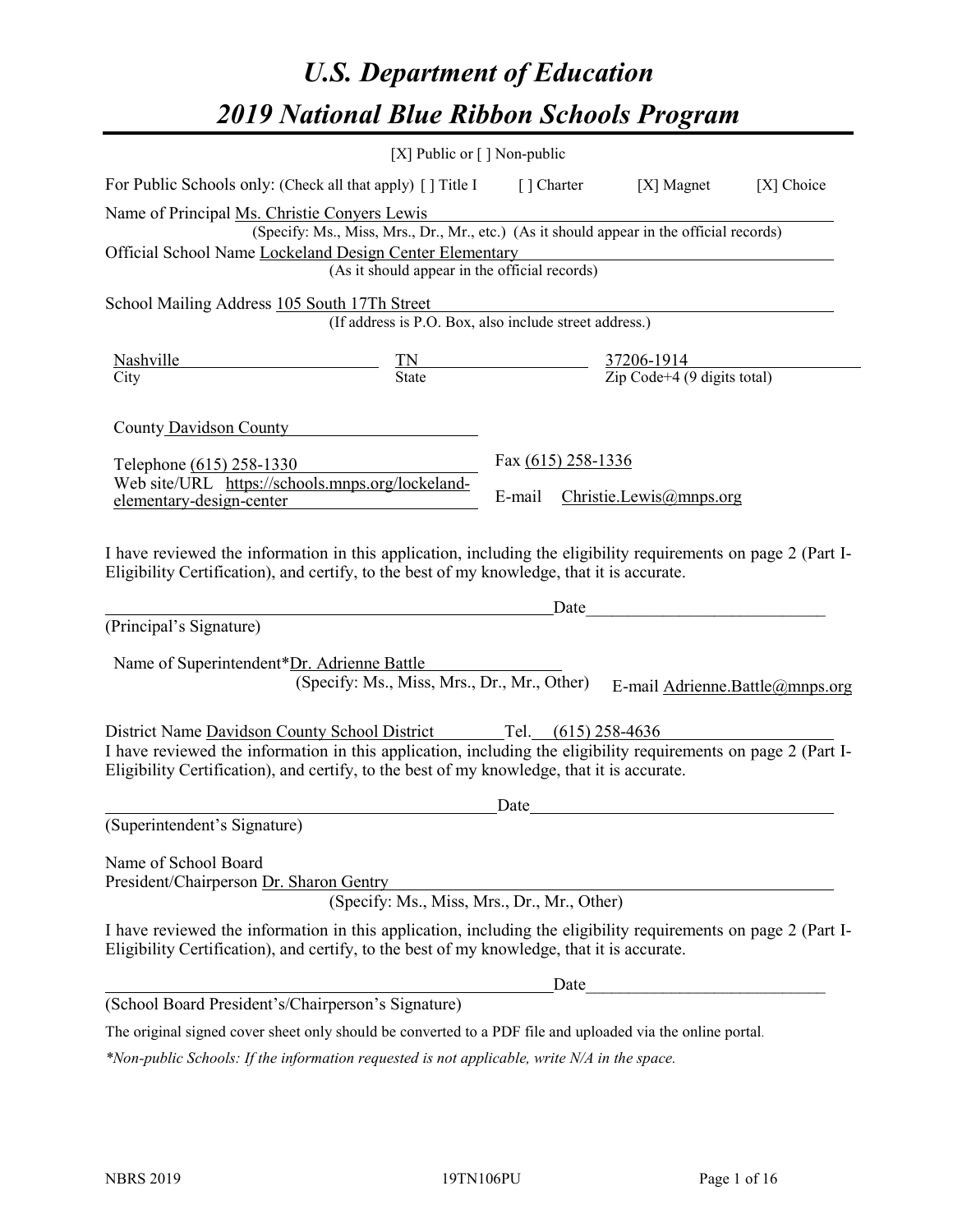The signatures on the first page of this application (cover page) certify that each of the statements below, concerning the school's eligibility and compliance with U.S. Department of Education and National Blue Ribbon Schools requirements, are true and correct.

1. All nominated public schools must meet the state's performance targets in reading (or English language arts) and mathematics and other academic indicators (i.e., attendance rate and graduation rate), for the all students group, including having participation rates of at least 95 percent using the most recent accountability results available for nomination.

2. To meet final eligibility, all nominated public schools must be certified by states prior to September 2019 in order to meet all eligibility requirements. Any status appeals must be resolved at least two weeks before the awards ceremony for the school to receive the award.

3. The school configuration includes one or more of grades K-12. Schools on the same campus with one principal, even a K-12 school, must apply as an entire school.

4. The school has been in existence for five full years, that is, from at least September 2013 and each tested grade must have been part of the school for the past three years.

5. The nominated school has not received the National Blue Ribbon Schools award in the past five years: 2014, 2015, 2016, 2017, or 2018.

6. The nominated school has no history of testing irregularities, nor have charges of irregularities been brought against the school at the time of nomination. If irregularities are later discovered and proven by the state, the U.S. Department of Education reserves the right to disqualify a school's application and/or rescind a school's award.

7. The nominated school has not been identified by the state as "persistently dangerous" within the last two years.

8. The nominated school or district is not refusing Office of Civil Rights (OCR) access to information necessary to investigate a civil rights complaint or to conduct a district-wide compliance review.

9. The OCR has not issued a violation letter of findings to the school district concluding that the nominated school or the district as a whole has violated one or more of the civil rights statutes. A violation letter of findings will not be considered outstanding if OCR has accepted a corrective action plan from the district to remedy the violation.

10. The U.S. Department of Justice does not have a pending suit alleging that the nominated school or the school district, as a whole, has violated one or more of the civil rights statutes or the Constitution's equal protection clause.

11. There are no findings of violations of the Individuals with Disabilities Education Act in a U.S. Department of Education monitoring report that apply to the school or school district in question; or if there are such findings, the state or district has corrected, or agreed to correct, the findings.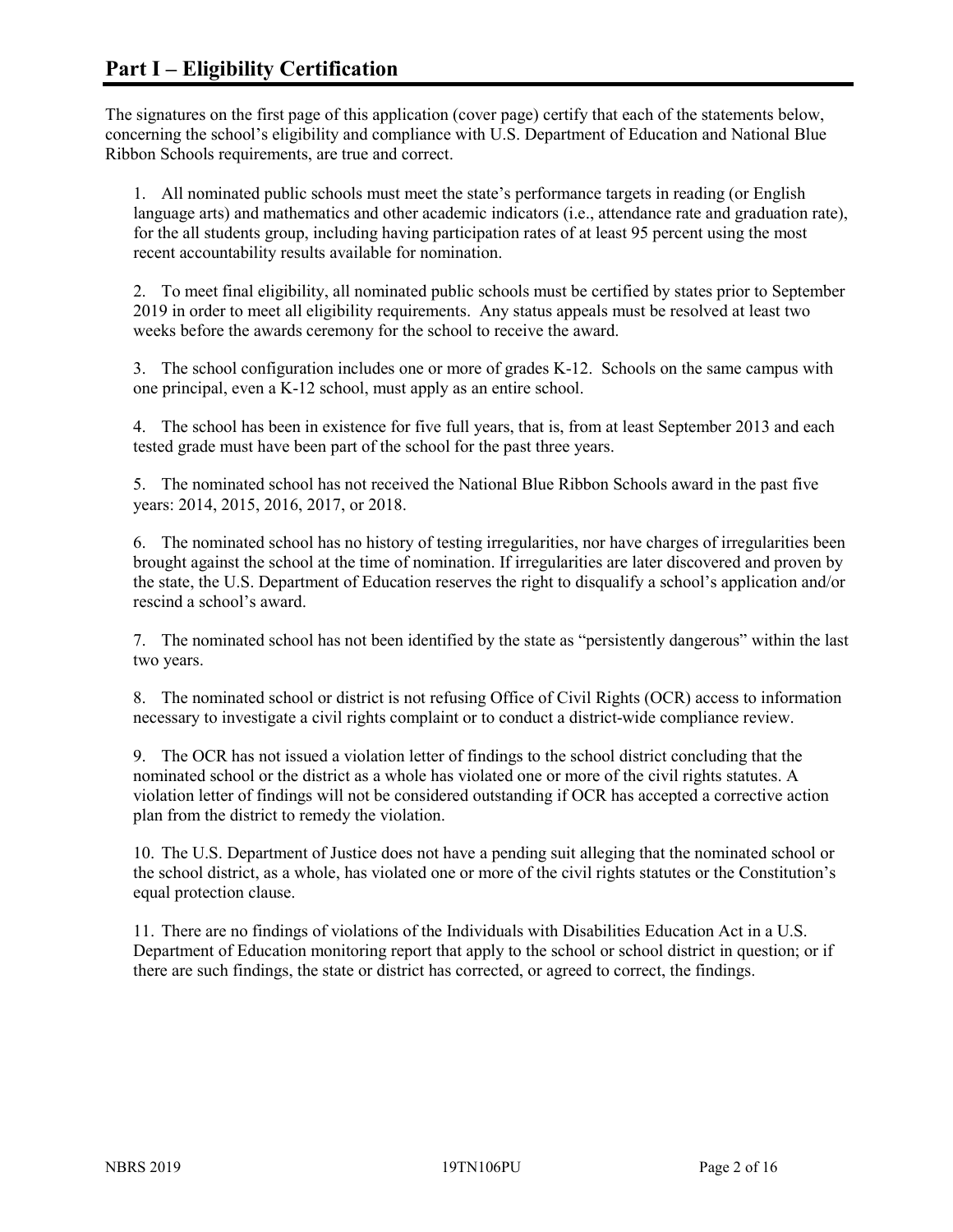#### **Data should be provided for the most recent school year (2018-2019) unless otherwise stated.**

#### **DISTRICT**

1. Number of schools in the district 77 Elementary schools (includes K-8) (per district designation): 36 Middle/Junior high schools 18 High schools 0 K-12 schools

#### 131 TOTAL

**SCHOOL** (To be completed by all schools)

2. Category that best describes the area where the school is located:

[X] Urban or large central city [ ] Suburban [] Rural or small city/town

3. Number of students as of October 1, 2018 enrolled at each grade level or its equivalent in applying school:

| Grade           | # of         | # of Females | <b>Grade Total</b> |
|-----------------|--------------|--------------|--------------------|
|                 | <b>Males</b> |              |                    |
| <b>PreK</b>     | 0            | $\theta$     | 0                  |
| $\mathbf K$     | 29           | 26           | 55                 |
| 1               | 32           | 28           | 60                 |
| 2               | 32           | 26           | 58                 |
| 3               | 27           | 30           | 57                 |
| 4               | 30           | 28           | 58                 |
| 5               | 0            | 0            | $\theta$           |
| 6               | 0            | $\theta$     | 0                  |
| 7               | 0            | 0            | 0                  |
| 8               | 0            | 0            | 0                  |
| 9               | 0            | 0            | 0                  |
| 10              | 0            | 0            | 0                  |
| 11              | $\theta$     | 0            | 0                  |
| 12 or higher    | 0            | 0            | 0                  |
| <b>Total</b>    | 150          | 138          | 288                |
| <b>Students</b> |              |              |                    |

\*Schools that house PreK programs should count preschool students **only** if the school administration is responsible for the program.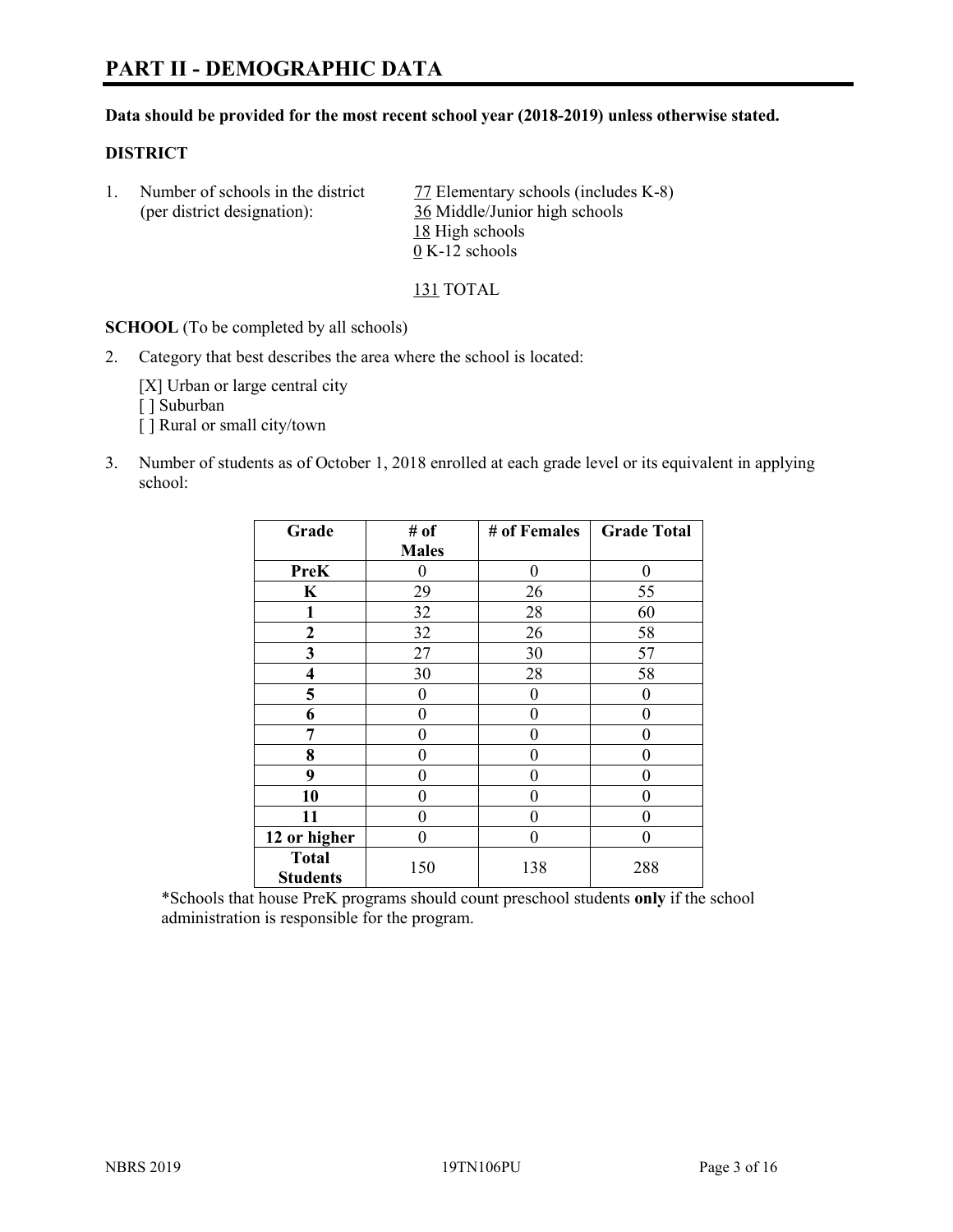4. Racial/ethnic composition of  $0\%$  American Indian or Alaska Native the school (if unknown, estimate): 2 % Asian

 % Black or African American % Hispanic or Latino % Native Hawaiian or Other Pacific Islander 87 % White % Two or more races **100 % Total**

(Only these seven standard categories should be used to report the racial/ethnic composition of your school. The Final Guidance on Maintaining, Collecting, and Reporting Racial and Ethnic Data to the U.S. Department of Education published in the October 19, 2007 *Federal Register* provides definitions for each of the seven categories.)

5. Student turnover, or mobility rate, during the  $2017 - 2018$  school year:  $\leq 1\%$ 

If the mobility rate is above 15%, please explain.

This rate should be calculated using the grid below. The answer to (6) is the mobility rate.

| <b>Steps For Determining Mobility Rate</b>         | Answer                      |
|----------------------------------------------------|-----------------------------|
| (1) Number of students who transferred to          |                             |
| the school after October 1, 2017 until the         |                             |
| end of the 2017-2018 school year                   |                             |
| (2) Number of students who transferred             |                             |
| <i>from</i> the school after October 1, 2017 until | $\mathcal{D}_{\mathcal{L}}$ |
| the end of the 2017-2018 school year               |                             |
| (3) Total of all transferred students [sum of      |                             |
| rows $(1)$ and $(2)$ ]                             | 2                           |
| (4) Total number of students in the school as      |                             |
| of October 1, 2017                                 | 301                         |
| $(5)$ Total transferred students in row $(3)$      |                             |
| divided by total students in row (4)               | < 0.01                      |
| (6) Amount in row (5) multiplied by 100            | <1                          |

6. English Language Learners (ELL) in the school:  $0\%$ 

0 Total number ELL

Specify each non-English language represented in the school (separate languages by commas): Spanish, Mandarin, Castillian

7. Students eligible for free/reduced-priced meals:  $4\%$ Total number students who qualify:  $12$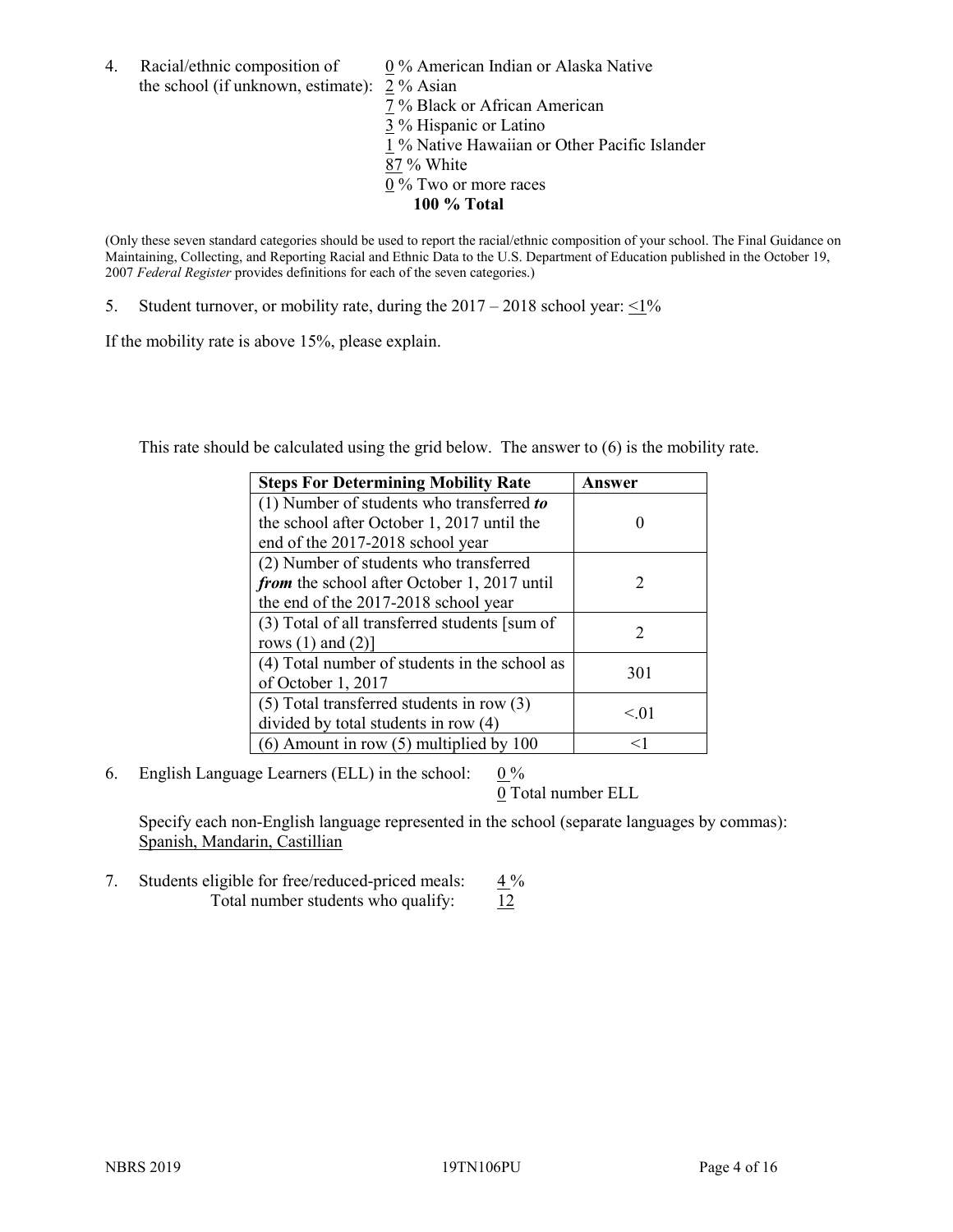24 Total number of students served

Indicate below the number of students with disabilities according to conditions designated in the Individuals with Disabilities Education Act. Do not add additional conditions. It is possible that students may be classified in more than one condition.

| 6 Autism                  | 0 Multiple Disabilities                 |
|---------------------------|-----------------------------------------|
| 0 Deafness                | 1 Orthopedic Impairment                 |
| 0 Deaf-Blindness          | 4 Other Health Impaired                 |
| 1 Developmental Delay     | 4 Specific Learning Disability          |
| 1 Emotional Disturbance   | 10 Speech or Language Impairment        |
| 2 Hearing Impairment      | 0 Traumatic Brain Injury                |
| 0 Intellectual Disability | 0 Visual Impairment Including Blindness |

- 9. Number of years the principal has been in her/his position at this school:  $9$
- 10. Use Full-Time Equivalents (FTEs), rounded to nearest whole numeral, to indicate the number of school staff in each of the categories below:

|                                                                                                                                                                                                                              | <b>Number of Staff</b> |
|------------------------------------------------------------------------------------------------------------------------------------------------------------------------------------------------------------------------------|------------------------|
| Administrators                                                                                                                                                                                                               |                        |
| Classroom teachers including those<br>teaching high school specialty<br>subjects, e.g., third grade teacher,<br>history teacher, algebra teacher.                                                                            | 15                     |
| Resource teachers/specialists/coaches<br>e.g., reading specialist, science coach,<br>special education teacher, technology<br>specialist, art teacher, etc.                                                                  | 8                      |
| Paraprofessionals under the<br>supervision of a professional<br>supporting single, group, or classroom<br>students.                                                                                                          | 4                      |
| Student support personnel<br>e.g., school counselors, behavior<br>interventionists, mental/physical<br>health service providers,<br>psychologists, family engagement<br>liaisons, career/college attainment<br>coaches, etc. |                        |

11. Average student-classroom teacher ratio, that is, the number of students in the school divided by the FTE of classroom teachers, e.g., 22:1 20:1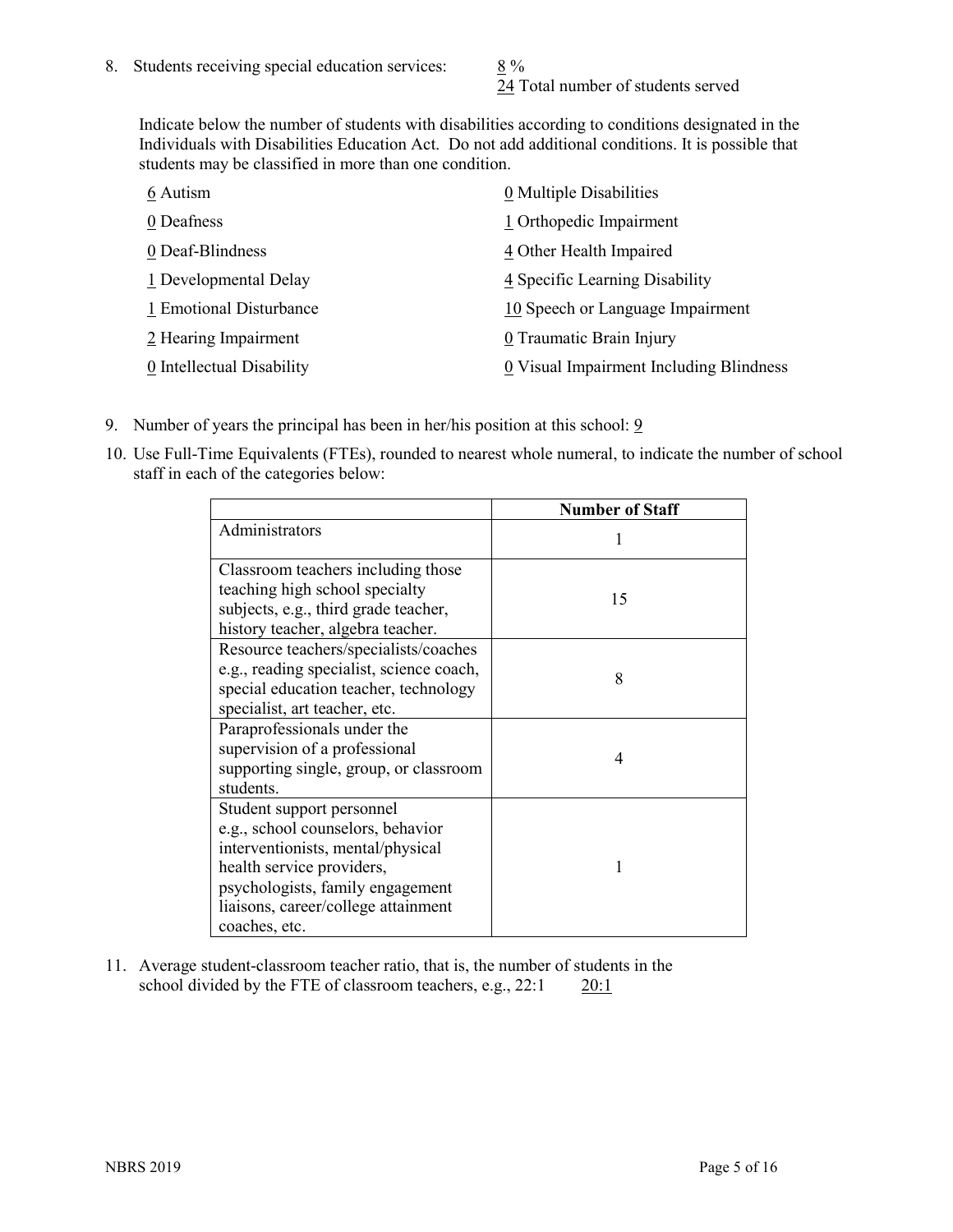12. Show daily student attendance rates. Only high schools need to supply yearly graduation rates.

| <b>Required Information</b> | 2017-2018 | 2016-2017 | 2015-2016 | 2014-2015 | 2013-2014 |
|-----------------------------|-----------|-----------|-----------|-----------|-----------|
| Daily student attendance    | 97%       | 97%       | 97%       | 96%       | $97\%$    |
| High school graduation rate | $0\%$     | $0\%$     | $0\%$     | $9\%$     | $0\%$     |

#### 13. **For high schools only, that is, schools ending in grade 12 or higher.**

Show percentages to indicate the post-secondary status of students who graduated in Spring 2018.

| <b>Post-Secondary Status</b>                  |       |
|-----------------------------------------------|-------|
| Graduating class size                         |       |
| Enrolled in a 4-year college or university    | $0\%$ |
| Enrolled in a community college               | 0%    |
| Enrolled in career/technical training program | 0%    |
| Found employment                              | 0%    |
| Joined the military or other public service   | 0%    |
| Other                                         | $0\%$ |

14. Indicate whether your school has previously received a National Blue Ribbon Schools award. Yes No X

If yes, select the year in which your school received the award.

15. In a couple of sentences, provide the school's mission or vision statement.

We are Lockeland: giving choice, empowering individuals, promoting thinkers and problem solvers, creating community, inspiring a passion for learning.

16. **For public schools only**, if the school is a magnet, charter, or choice school, explain how students are chosen to attend.

As a public school in Metro Nashville Public Schools, the school district handles the admissions process for all choice schools, including Lockeland Design Center Elementary. Students must apply to attend Lockeland Design Center Elementary through the district-wide lottery. All children who live in Davidson County may apply to attend Lockeland through the lottery process.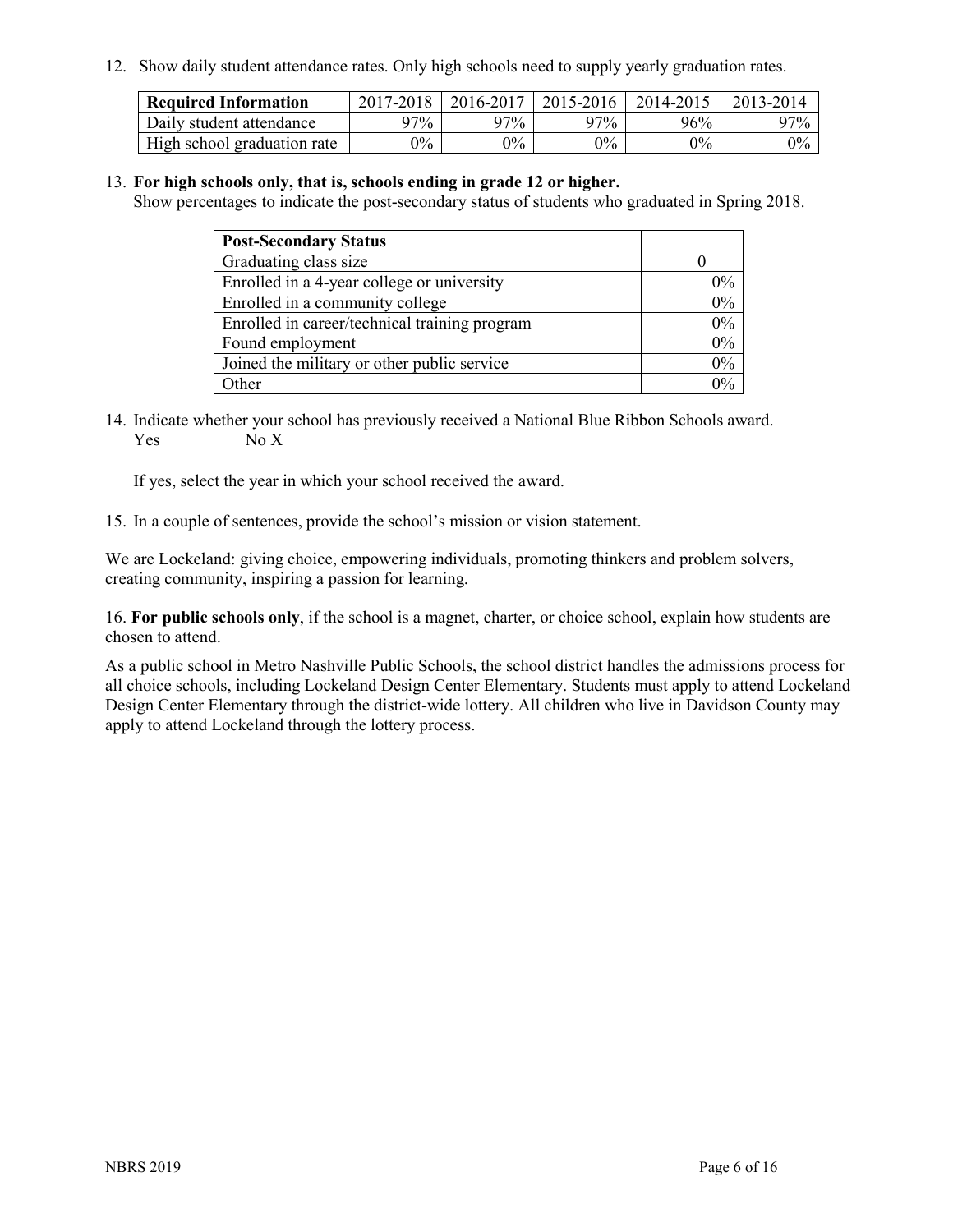# **PART III – SUMMARY**

Lockeland School, as it was known at the time, opened its iconic red doors to students for the first time in 1939. The building was the brainchild of famed Tennessean architect C.K. Colley, who set out to build what he deemed "the prettiest school in the city." His chosen location was the site of the old Lockeland Mansion, a desirable plot as it stood just above a natural spring from which flowed the famous Lockeland Springs mineral water, winner of the highest award at the Louisiana Purchase Exposition in St. Louis for its "salubrious quality and ability to ward off disease."

The school grounds were expanded in the 1940s and again in the early 1960s. By 2002, the school had undergone a significant renovation and reopened as Lockeland Design Center, a K-4 elementary school with a focus on literacy and language. Though much has changed over 80 years, those same red doors still adorn the Tudor Revival-style brick facade, welcoming new generations of students to one of the most unique and high performing schools in the state.

Lockeland Design Center's foundational literacy and language approach ensures that reading and writing are a focus of every single class, whether it's kindergarten, P.E. or 4th grade math. Literature and language are mediums used at Lockeland to increase student achievement in all subject areas. Beginning in 3rd grade, students experience classroom departmentalization, but with a unique Lockeland twist. A dedicated math teacher addresses all math standards, using the TN State Standards as a guide for instruction. English/Language Arts standards, however, are split between two classes. Social studies instruction is infused with reading standards, while students tackle science classes with a strong writing focus. These and other approaches to student learning have helped Lockeland be named a Tennessee Reward School every year since 2011, the award's inaugural year. Reward School status requires the school rank in the top five percent of schools in the state for academic performance as well as student growth.

Students at Lockeland Design Center receive daily instruction in Spanish beginning in kindergarten. In addition to core curriculum, all students experience a Related Arts rotation, which includes music, art, physical education, computer skills, library instruction, and even regular guidance time with our school counselor, all geared toward providing the whole child every tool he/she needs to grow into a successful global citizen. Even Lockeland Spring itself, nestled beneath a domed mini-forest thick with trees, mist and history, is a uniquely valuable part of the campus. No longer a bubbling source of mineral water, its worn paths are traced daily by meditative neighbors and inquisitive young minds. A recently constructed outdoor classroom setting is now the scene of regular science scavenger hunts, social studies history lessons or P.E. nature jogs.

Lockeland Design Center is a public magnet school. Its teachers are passionate, dedicated and creative; its students eager and determined; its community supportive and involved. From sold-out school talent shows to outlandishly entertaining read-a-thon incentives, Lockeland's staff and families work tirelessly together to ensure the best possible opportunities and results for each individual student. Lockeland is a neighborhood school that serves beyond its neighborhood, yet makes everyone feel like family. Its combination of top quality instruction, unrivaled creativity and community support have helped transform this pretty little school in the city into one of the best schools in the country.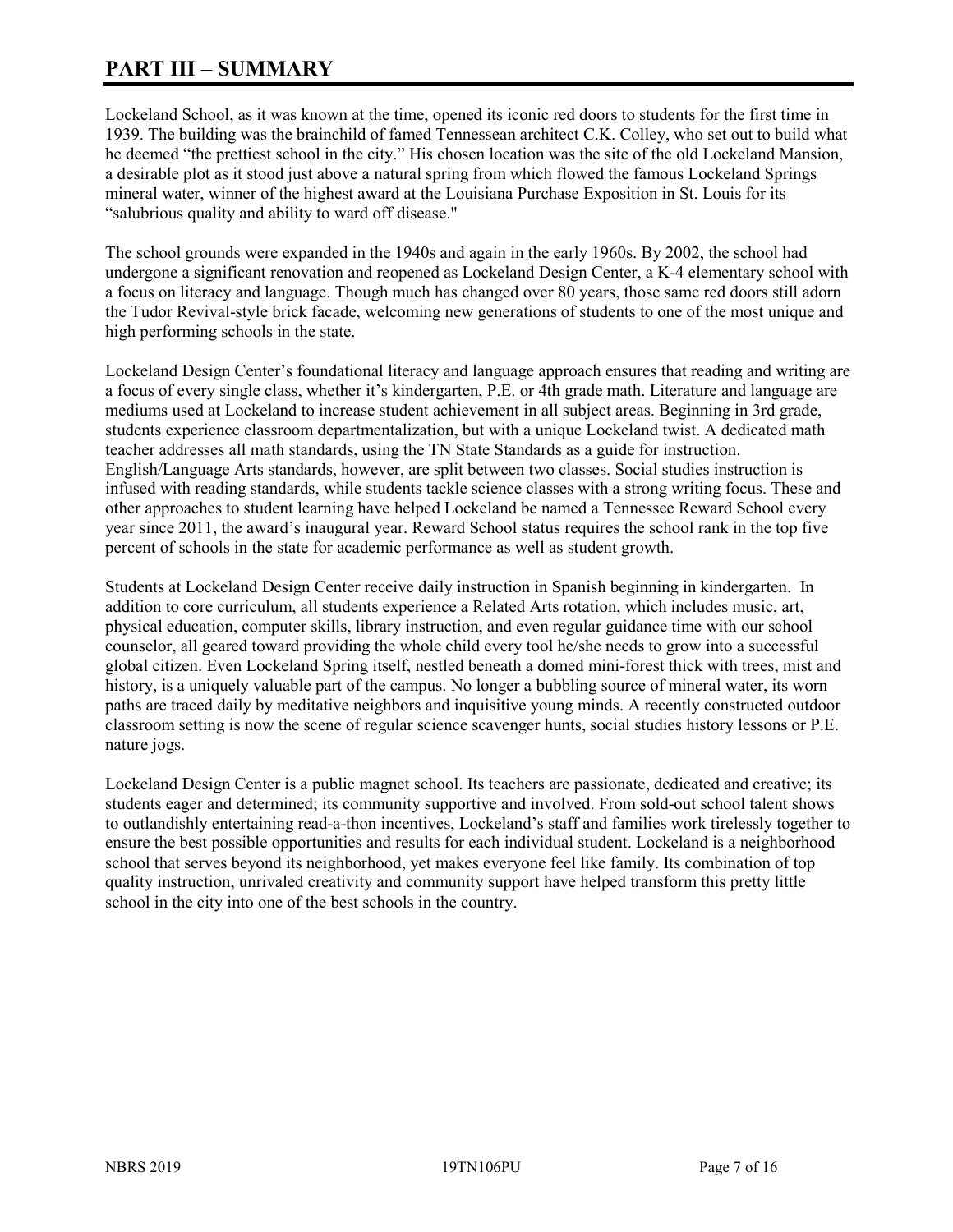# **1. Core Curriculum:**

# **1a. Reading/English language arts:**

Lockeland Design Center is a language and literature design school, which means all its content lessons are grounded in high-quality literature that is culturally relevant, engaging and meaningful. Our teachers strive to create outstanding lessons that connect to real life experiences, emphasize the importance of 21st Century Skills, and strengthen the whole learner. Teachers begin with a backwards-design model, clearly establishing the learning goal prior to the lesson sequence and collaboratively planning lessons based on the Tennessee (TN) State Standards. The teachers create a sequence of daily lessons and tasks that build to a unit's culminating task. Lessons are based around current student data that guides the teacher's level of support and the strategies taught. Checks for understanding are varied and given throughout the lesson. Formative assessments are used to drive instruction and adjust lesson plans as needed. Teachers utilize data notebooks to set content-specific goals to encourage students to reflect and track their mastery of standards throughout the year. The focus on rigorous instruction allows teachers to challenge students while providing them with an education that prepares them to be lifelong learners.

The English Language Arts (ELA) curriculum includes best practices grounded in current research data. This data shows literacy instruction is most effective when students spend the majority of their time reading and writing based on complex, high-quality texts. Our ELA curriculum also includes explicit instruction and student-centered discussion. Research also shows that when students make choices about their learning through book selection, writing topics or goal-setting, they become active agents of their own learning, which creates an engaged learner and a foundation for lifelong curiosity. Our core literacy instruction is standards-based and employs the gradual release model using literacy based instructional strategies. As students in kindergarten through 2nd grade focus on the standards shift of learning to read, a literacy classroom might include strategies such as guided reading, interactive read aloud, shared writing and students working collaboratively in literacy stations. Literacy instruction is also grounded in foundational skills, with teachers explicitly teaching phonological awareness and phonics to provide a strong base to beginning readers. As the shift in 3rd and 4th grades becomes reading to learn, it is normal to see students in classrooms annotating a text with partners, engaging in a Socratic seminar about a text in order to strengthen their language and communication skills, writing a story from an alternative point of view or researching a topic on a laptop. In all grades, students in literacy classrooms engage in authentic culminating unit tasks that push students to think deeply and reflect upon a text they have read multiple times and demonstrate their understanding through writing. Student tasks are authentic, purposeful and connect to the real world as much as possible in order to develop critical thinking and problem-solving skills needed for success outside the classroom. The teacher provides fluid, flexible small group instruction to students based on their area of need, and instructional decisions are based on data from text-level assessments, district-wide fluency and comprehension assessments and teacher-created formative and summative classroom assessments. Knowing that students learn in many ways, teachers strive to use a balanced approach in literacy classrooms that allows students to be successful and develop a love of literature that will last throughout their lives.

#### **1b. Mathematics:**

At Lockeland, our staff takes a student-centered approach to developing mathematical concepts. Using the Tennessee State Standards, teachers design lessons that teach students how to make a conjecture, discuss and test these conjectures, and develop their own strategies for solving a problem. At the beginning of a new concept or unit, students are presented with a real-world situation which includes a problem and requires a solution. These tasks are meaningful to students because of the connections they make within our students' community and lives. Students are then allowed time to grapple with the scenario independently. This independent time allows students to take risks and gives ownership of constructing their own understanding. If students feel they have developed a working strategy within the independent think time, they are encouraged to solve it using a different strategy. This allows the brain to make connections between similar concepts.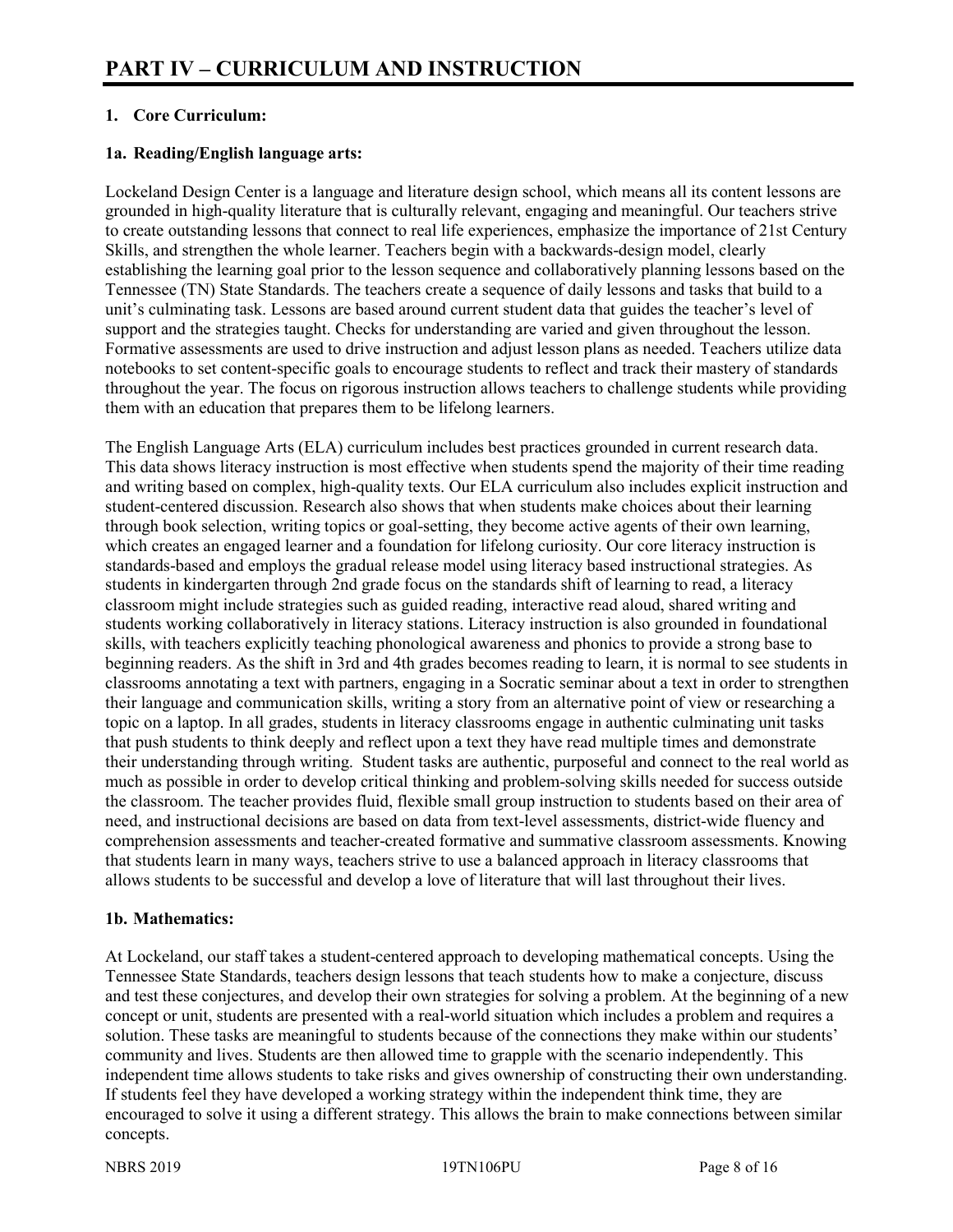Students are also required to write about their mathematical thinking. By making connections between language and mathematical ideas, students form a deeper understanding of the concepts they are learning. After students have had time to work with the problem, they are given time to discuss their ideas with a partner. This discussion not only results in a sharing of ideas, but also elicits misconceptions within strategies. Through these discussions, students develop skills in agreeing, disagreeing, questioning, and collaborating. This discussion time also allows for students to realize and make their own corrections.

Finally, the whole group is called together to share ideas, misconceptions, connections, and strategies with one another. During our math instruction, students are charged with the task of constructing their own knowledge, while receiving guidance from their instructor. At Lockeland, teachers do not simply impart knowledge that is then replicated, students discover ideas and structure that already exist.

#### **1c. Science:**

As the Tennessee Science Standards have developed over time to make students more scientifically aware, the science curriculum at Lockeland has worked to incorporate key content with the science and engineering practices that are essential for student understanding of the scientific world. Teachers integrate core content with the science and engineering practices and skills students need to master, while also looking for common themes throughout the world in which they live. This unique approach to science instruction creates an environment rich with opportunities for all students to interact with and develop an understanding of how the world works around them. Through teacher created units, science curriculum is grounded in project-based learning and design-thinking to help students become creative problem solvers, excellent collaborators, and knowledgeable scientists engaged in real-world solutions. Since Lockeland has a language and literature instructional focus, science lessons are integrated with high-quality, non-fiction texts in order to help students build background knowledge and expose them to important, domain-specific academic vocabulary. By incorporating literature with the science and engineering practices, students can make connections between practices and apply their learning in a real-world context. Teachers provide hands-on experiences that allow students to ask questions and define problems, interpret and analyze data, construct explanations, or design solutions to a scientific problem. For example, observers may see first graders interviewing their peers in order to design a specific solution to a scientific problem within their school community. In 3rd and 4th grade, observers will see students utilizing Lockeland's outdoor classroom within the Lockeland Springs neighborhood by analyzing and interpreting the local water data to draw conclusions about the water cycle or see them obtaining evidence and planning investigations to analyze the erosion and deposition of the local neighborhood water source. During each unit, teachers build on observations by facilitating class discussions and activities that prompt students to think deeply, ask questions, and share ideas with their peers in order to develop a keen understanding of the scientific world.

#### **1d. Social studies/history/civic learning and engagement**

NBRS 2019 Page 9 of 16 The social studies curriculum at Lockeland spans from students' learning about their own community, government, their home state of Tennessee, and the history that has shaped their nation today. Instruction is based upon historical and cultural relationships that build understanding of the world in which students live. The Tennessee Social Studies Standards are grounded in the use of primary sources coupled with non-fiction texts that present multiple perspectives of historical people and events. Multiple literacy strategies are utilized to achieve this learning and challenge students through an integrated approach to instruction. Teachers strive to create lessons and educational experiences that enrich the content taught in the classroom. Second grade students who study state government visit the Nashville State Capitol to see the three branches of government in action. As students in 3rd and 4th grade learn about their community and different cultures, they participate in cultural celebrations such as Hispanic Heritage Month and Black History Month programs and visit local historical sites in Nashville from the Civil War. Teachers look for opportunities to make learning relevant and personal by creating lessons that link the Tennessee State Standards to realworld application. Students work collaboratively to problem-solve and generate solutions such as writing letters to the mayor, designing a classroom constitution, or creating a product and selling it at a school-wide trade fair. Students engage in these relevant and powerful activities and learn about their world by gathering information in a variety of ways. This includes analyzing primary sources, taking notes through online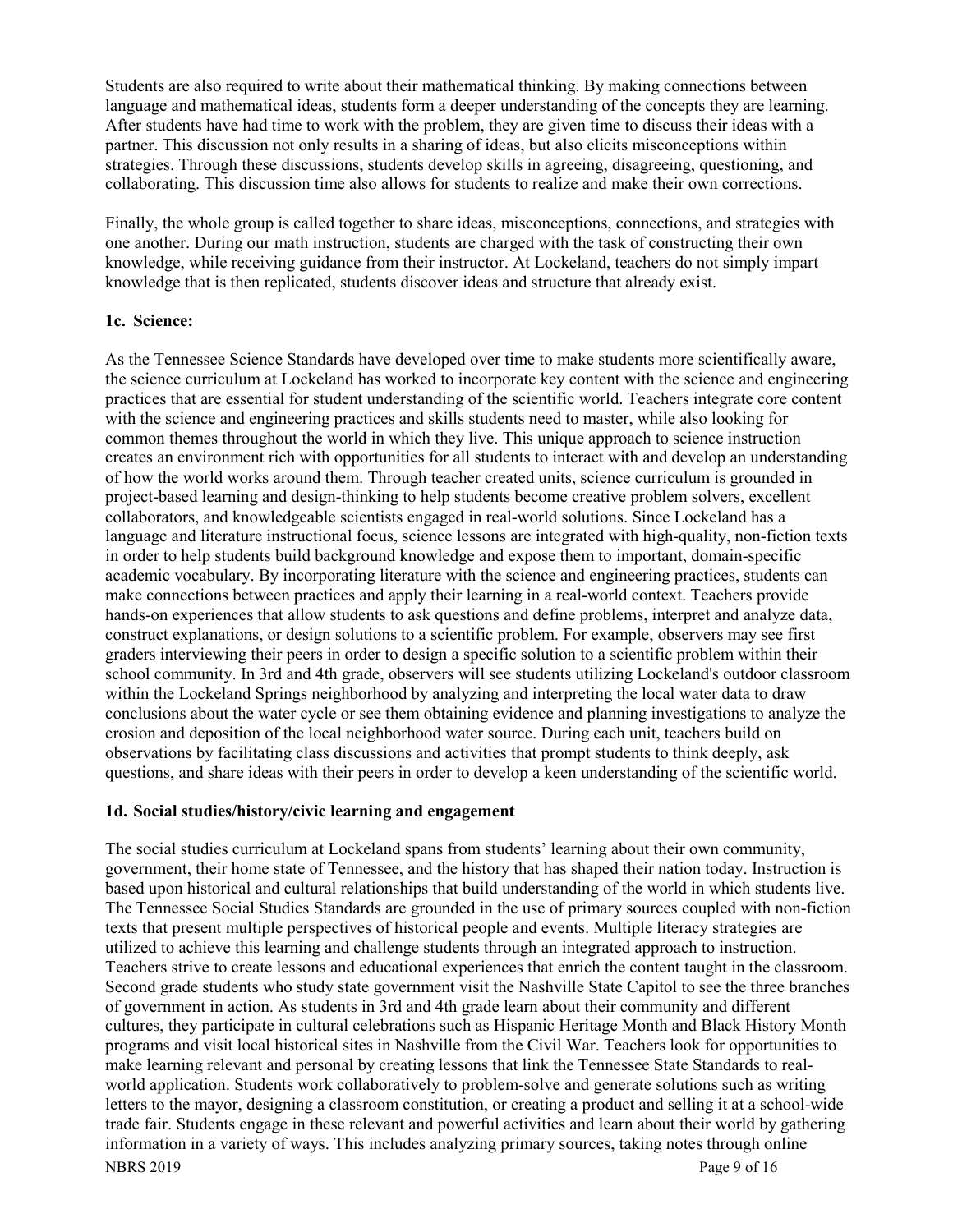research opportunities or watching and discussing relevant video clips. Teacher created formative and summative assessments are used to measure student learning, and in many classrooms, observers will find student-created timelines, posters or persuasive writing that provides visible examples of student learning.

#### **1e. For secondary schools:**

#### **1f. For schools that offer preschool for three- and four-year old students:**

#### **2. Other Curriculum Areas:**

The Visual Arts program is truly the face of our school. In addition to art taught through the lens of history, culture, literature, and science, our school is adorned with original works of student art. After a study of artist Jackson Pollock and his influence on the abstract impressionist movement, students programmed water-proof and paint-proof gyrospheres to create original action paintings in the style of Pollack. Murals and exhibits line the hallways and are always accompanied by student created explanations of what inspired the work. Students focus on a range of art techniques and media including clay, textiles and weaving, sewing, sculpture, painting, drawing, collage, and photography. Each year, the arrival of spring is celebrated with the Lockeland art show, an event that showcases the art of every student at Lockeland and brings together students, families, staff, and the community to celebrate creativity and the arts.

Living in Nashville, music plays an important role in our school. We recently celebrated the selection of one of our music teachers as District Teacher of the Year. Teachers from our program have also been selected as Country Music Association Foundation: Music Teachers of Excellence several years in a row. These accolades are a direct result of our standards based music instruction that begins in kindergarten with written reflections of a swath of musical styles. As students grow, so does the depth of their musical instruction. Each winter, second and third grade students perform a version of the Nutcracker that they have crafted to fit our school's annual theme. The fourth grade science curriculum is bolstered by faculty members who have created an imaginative and relevant soundtrack of science concepts set to modern and classic hits. These songs are then performed at the end of the year celebration.

Spanish class at Lockeland is more than the students learning to understand and speak the language. Lockeland celebrates Hispanic Heritage month by learning the cultures of various Hispanic countries through listening to music, dancing, creating piñatas, sampling traditional foods and studying the influence of Hispanic leaders. The culminating event is our Hispanic Heritage Parade, where students and teachers dress according to the traditional customs and colors of the nation in which they have been immersed in the preceding weeks. Cinco de Mayo is celebrated with food, music, decorations, and dance. Our students, through the teachings and exposure of our native Spanish speaking teacher, leave Lockeland with an appreciation and rich understanding of the Hispanic culture and the language of its people.

At Lockeland, the team believes that coordinated school health (CSH) is the responsibility of the entire learning community. Our CSH leadership is led by our physical education teacher, our school counselor, and our school nurse. Daily, standards driven PE lessons encompass all areas of living a healthy lifestyle. From rock climbing and basketball to guided mindfulness and nutrition, our comprehensive health program instills within our students, a passion for healthy living. Our school also hosts regular events that strengthen community ties through a shared appreciation of health. Walk and Bike to School Day, school-wide fun run, and running club each promote a relationship with the community and good health habits. Our community garden provides fresh, seasonal herbs and vegetables to our cafeteria while allowing students the opportunity to develop a foundational knowledge of locally sourced agriculture.

NBRS 2019 Page 10 of 16 Responsibility and digital citizenship are the cornerstones of our technology program at Lockeland. Each grade level utilizes the school's technology lab for typing lessons, research, creating presentations, and learning the importance of using technology responsibly. Our program shines with how it is utilized within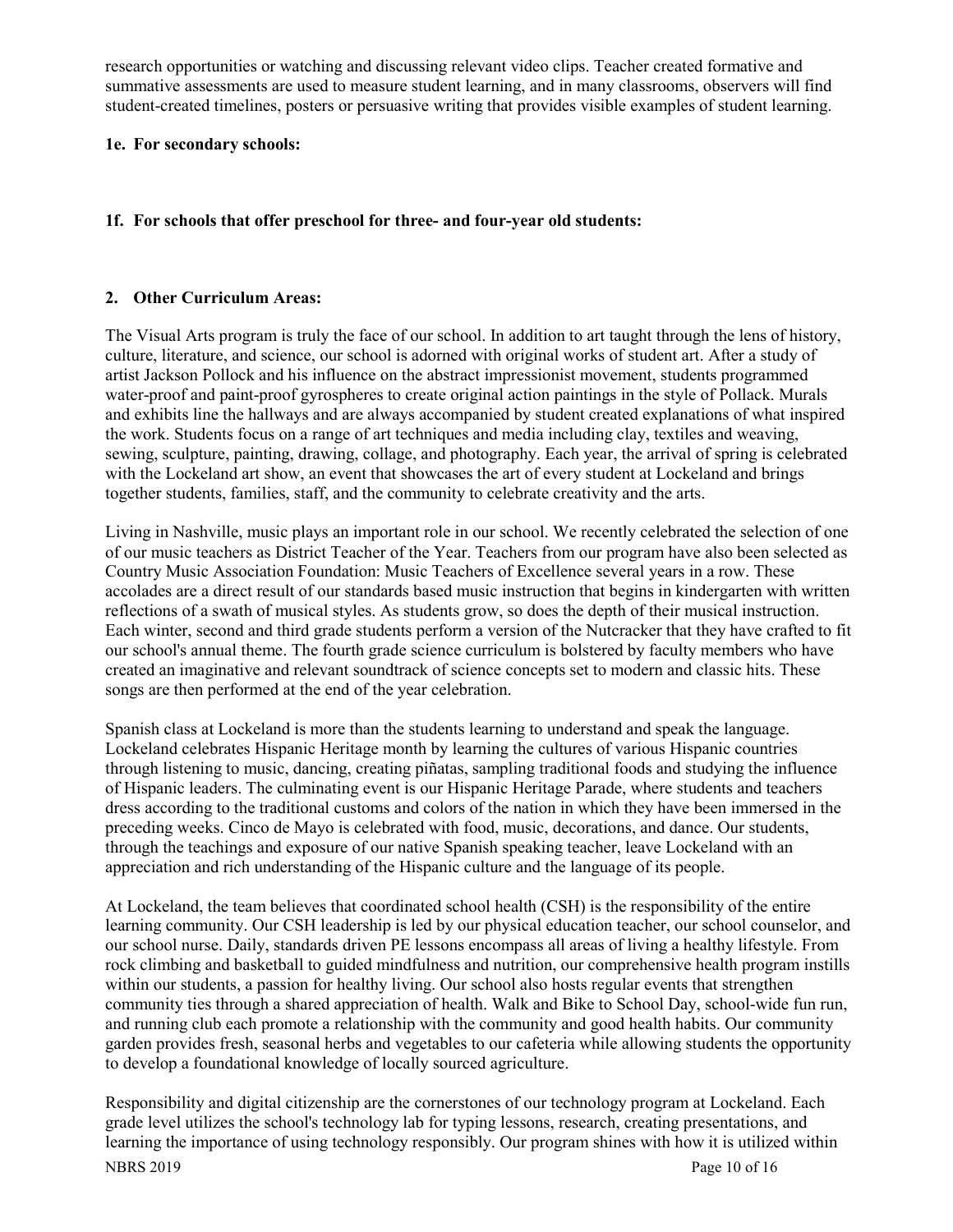the classrooms. Fourth grade students may eagerly be working through math tasks using an interactive white board or another class might be using tablets to collect answers and data through the Plickers application, which provides feedback to teachers for immediate assessment. While one class may be taking a virtual tour of Ellis Island, another could be learning video game coding. At Lockeland, technology is so much more than computer carts and document cameras; it is a lightning rod for creativity and collaboration. Lockeland teachers implement technology because of the endless possibilities that exist to connect the school's extraordinary community with the rest of the world.

If the Arts program is the face of Lockeland, the library is the heart. Each morning, the circulation desk is lined up around the Roald Dahl section and past the biographies as anxious readers wait to dive into the newest adventure or most classic of fairy tales. Through a program called Limitless Libraries, Lockeland has access to every book in every public library in the city. Our library media specialist collaborates weekly with every teacher to create literature centered lessons that align with the American Association of School Librarians (AASL) standards. Naturally, these lessons build upon and enrich the learning that is happening in the classroom. Student enthusiasm is further promoted with bi-annual read-a-thons, a Scholastic book fair, a battle of the books competition, and the school's Project LIT community book club. Each event helps bring the community and Lockeland together around a shared love of reading. Faculty and staff can also be seen outside of school hours attending student plays, recitals, concerts, sporting events, and dance performances. The Lockeland Springs neighborhood in which the school is located is genuinely a remarkable place to teach and learn.

## **3. Special Populations:**

Lockeland is guided by a Multi-Tiered System of Support (MTSS), which is a continuum of evidence based practices to support a timely response to academic and behavioral needs, using data-based decision making. Three times a year, students are given a Universal Screener to determine individual learning needs. In kindergarten and first grades, FAST (Formative Assessment System for Teachers) curriculum-based measures are used, while grades 2 – 4 use Northwest Evaluation Association-Measures of Academic Progress (NWEA-MAP) assessments. Students scoring below the 25th national percentile are considered for academic interventions. Additional data reviewed includes text level assessments, district benchmarks, grades, classroom assessments, writing samples, attendance records, and social emotional concerns. The Lockeland data team, consisting of our principal, general education teachers, school counselor, literacy teacher development specialist (LTDS), interventionist, advanced academics resource teacher (AART), and exceptional education (EE) teachers, meet every five weeks to discuss the progress of individual students, determine which students may need intervention and what type of intervention is needed.

Tier II students receive intervention in the general education classroom. Teachers use research-based interventions such as Read Naturally, Guided Reading Plus, Peer Assisted Learning Strategies, Go Math, and Khan Academy to work with targeted students in reading and math. Students are progress monitored every other week.

Students placed in Tier III work with our interventionist using systematic, explicit phonics instruction (S.P.I.R.E.). Students are monitored on a weekly basis. With a heavy focus on intense intervention in grades K-1, there is less of a need for intervention. Our intervention model aims to set students on a successful trajectory in the early grades, and by the time they become fourth graders, only a small number still need intervention beyond core classroom instruction.

NBRS 2019 Page 11 of 16 Students who meet EE criteria have an individualized education plan (IEP) that drives instruction. Lockeland strives to provide each child instruction in the least-restrictive environment, whether that be inclusion, small group, one-on-one, or paraprofessional support. Students work on skills-based instruction using a variety of interventions including Wilson Reading, PCI Reading, and TouchMath. Progress is monitored weekly to determine efficacy of the intervention. General education teachers, EE teachers, and other stakeholders collaborate in order to ensure students receive the instruction and accommodations outlined in the IEP. Students with disabilities, which make up 8 percent of Lockeland's student population, are motivated with weekly data chats and discussions about present levels of performance, goals and strategies to reach their goals. Lockeland teachers have high expectations for all students.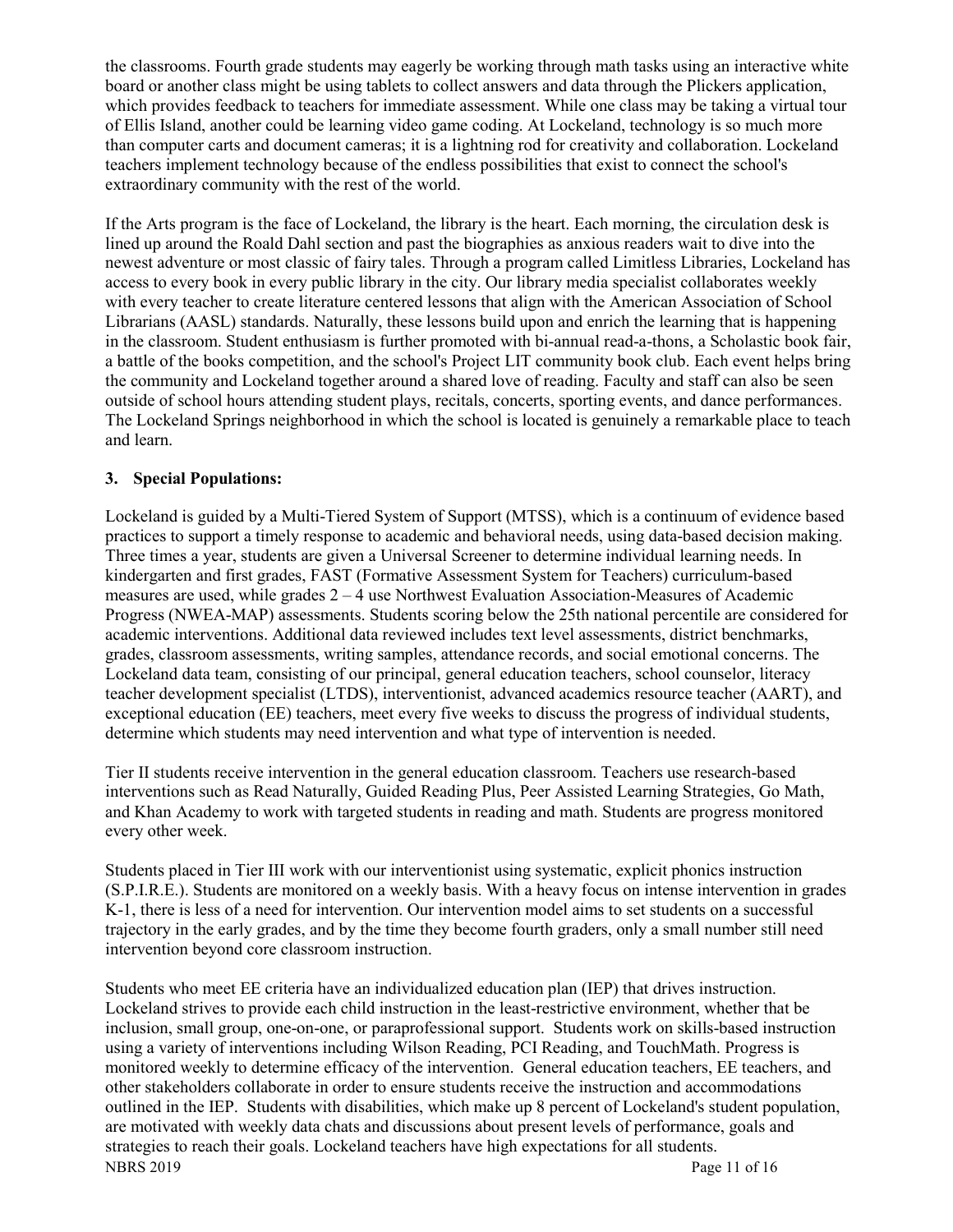Students identified as academically gifted participate in our Encore program weekly. Participants meet with our AART teacher for 2-3 hours per week. During this enrichment, students engage with rigorous content that elevates the standards-based instruction they already receive. With a focus on STEAM, creative problem solving, and literature, gifted students have access to a curriculum tailored to their unique abilities and learning styles. Presently, over 20 percent of our student population receives Encore services.

Lockeland's advanced academics program also supports learners who demonstrate above average achievement, but have not been officially identified as intellectually gifted. These students receive weekly enrichment in either math or reading. Groups are fluid and based on relevant data. Learning objectives and goals for each student are also determined by current data. The AART teacher collaborates daily with classroom teachers to ensure the needs of all students are met.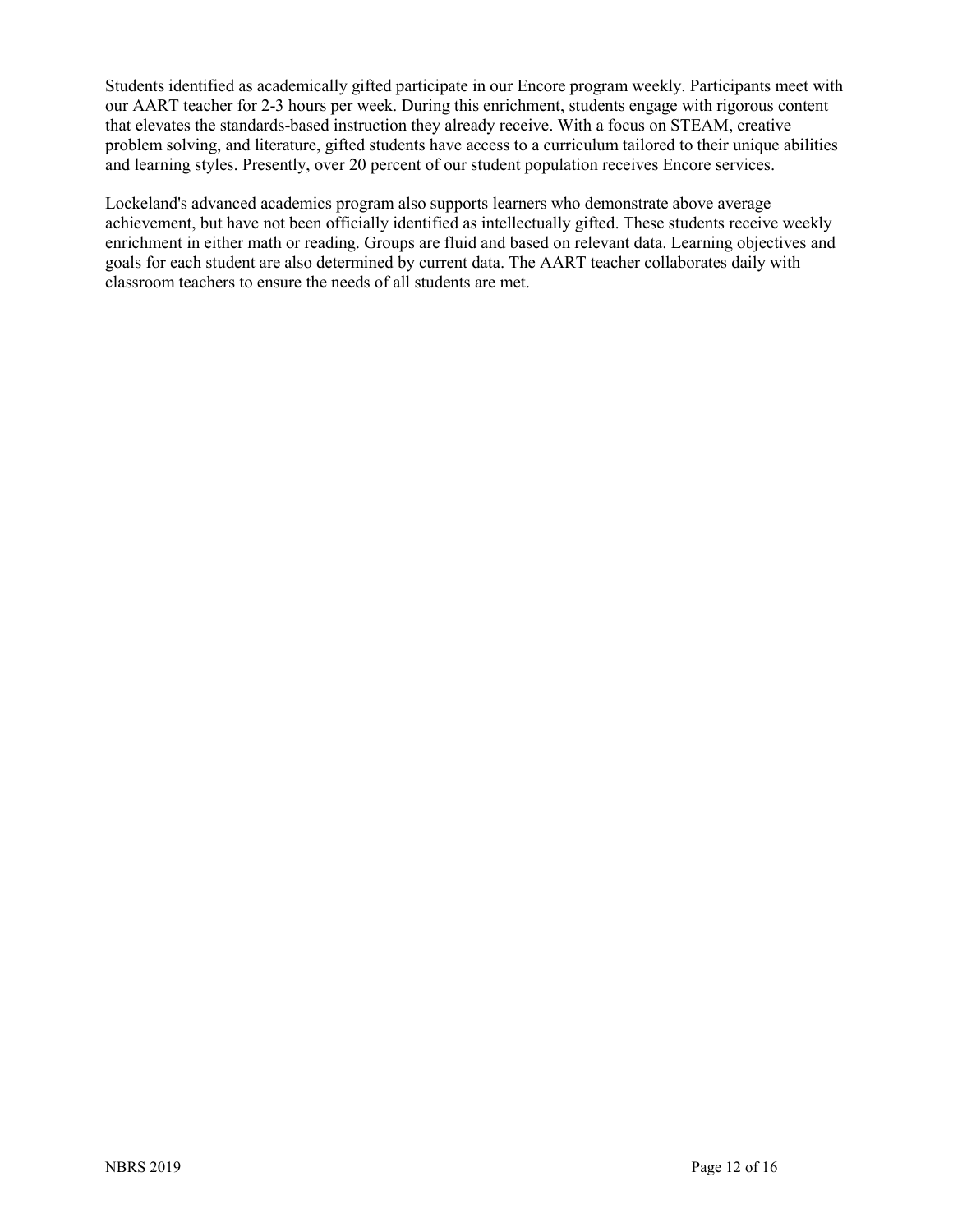# **1. School Climate/Culture:**

At Lockeland, there is a firm belief that our growth and achievement are directly tied to a positive school community - the talented dedicated teachers; the helpful, productive staff; the supportive, caring parents; and most importantly, the incredible students themselves. All work together to keep students motivated and to keep their academic, social, physical and emotional needs at the forefront of instruction.Teachers and staff infuse character education and social emotional concepts into all content areas in academic learning.This gives students a voice for problem solving and development of their own future goals. Lockeland has high expectations for students, both academically and behaviorally.The school models the principles of democracy, civility, and equity by working with all stakeholders to seek innovative ways to motivate and build self-driven student leaders.

A top priority for our school is developing a strong social and emotional support foundation for students and families. Students receive weekly school counseling lessons on topics such as coping skills, conflict resolution, and goal setting. Lockeland provides students with a culture of positive and trusting relationships through daily culturally responsive teaching practices, Morning Meetings, Restorative Practices, and Tier I Positive Behavior Intervention Supports Plan.

The school's social emotional practices resulted in Lockeland being recognized by the Tennessee Department of Education and the Tennessee Behavior Supports Project (TBSP) as a School of Recognition for Response to Instruction and Intervention for Behavior (RTI2-B) for the 2018-2019 school year.

The Lockeland Team uses community voice to continuously nurture and build our school climate. The teachers and staff receive regular feedback from parents, students, and stakeholders through schooldeveloped and district-developed needs assessments.The district- level survey, given in the fall and spring, offers stakeholders a way to give voice in the school community. Lockeland's greatest strengths from the student survey are student-teacher relationships, which looked at student- teacher relationships in the areas of respect and caring. The greatest areas of strength from the parent survey are family relationships and school climate. The faculty uses the survey data from students and parents to develop plans to ensure Lockeland is meeting the needs of all stakeholders.

The school vision is a wonderful summary of Lockeland's school culture and climate, "We are Lockeland: giving choice, empowering individuals, promoting thinkers and problem solvers, creating community, inspiring a passion for learning." These practices foster a safe, nurturing environment that solidifies the foundation of producing a positive school culture and climate that supports the development of the whole child.

# **2. Engaging Families and Community:**

Lockeland Design Center is the essence of a neighborhood school as it is deeply rooted within the community. Having such an intrinsic community presence makes Lockeland highly sought after by not only the community, but within the district as well. The majority of the students that enter into the building in kindergarten finish their elementary school career at Lockeland. In such a large school district, it is remarkable to have so many families devoted to sending their children to only Lockeland for the duration of elementary school.

The Lockeland PTO is invaluable to the success of the school; from raising funds to engaging families and the community. PTO sponsors Family Movie Night, a social for parents and teachers and Lockeland Live Variety Show, which features student and teacher talents. Parents have countless volunteer opportunities, such as leading student book clubs, working at the book fair, preparing class materials, and assisting in numerous events throughout the year. Each classroom is also fitted with a "Room Parent" who commits to providing support to the teacher. Additionally, we have 25 strong community partners to help fund the school by giving their time and monetary donations.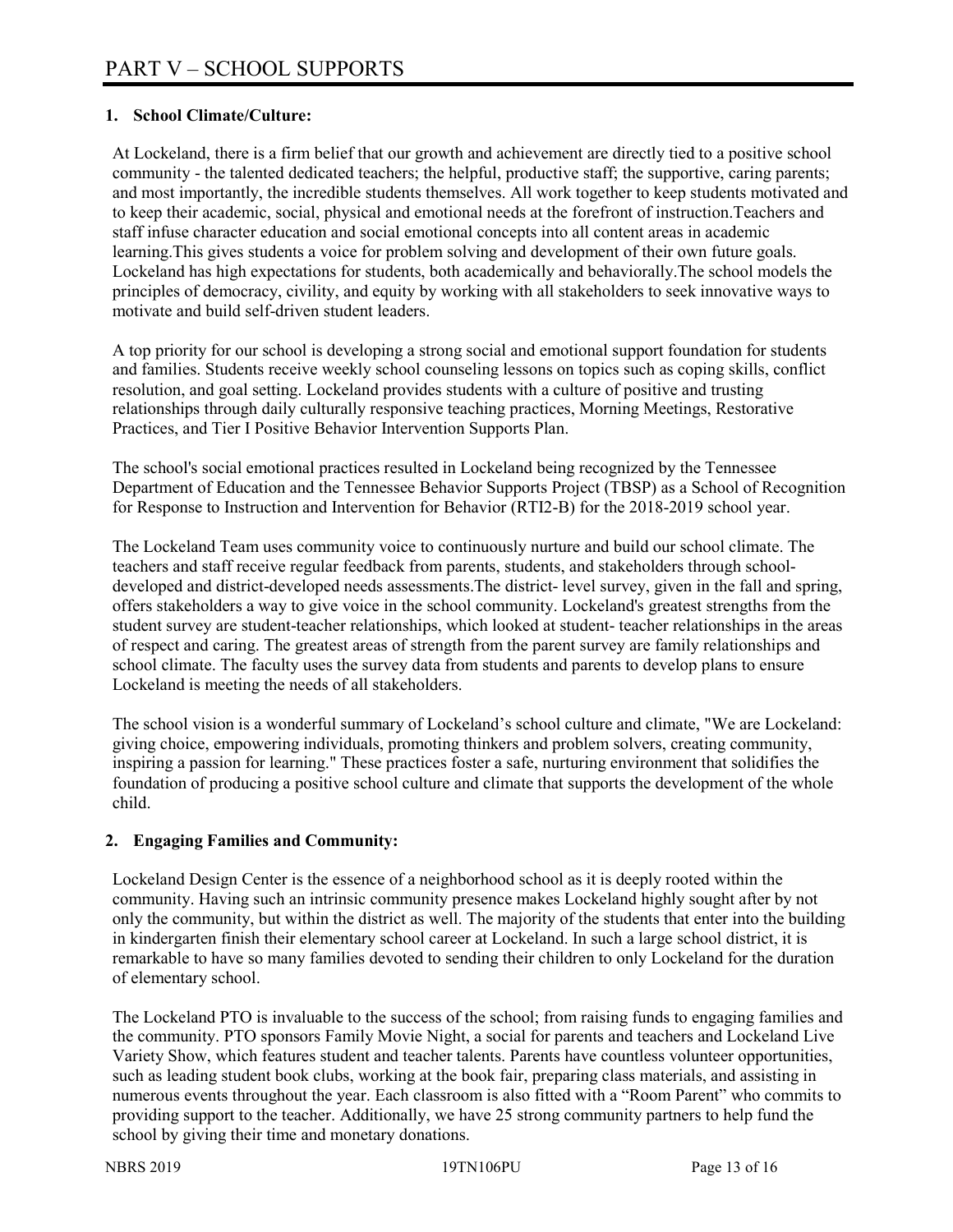Furthermore, the Lockeland staff organizes and hosts many events throughout the school year to involve families.These events include Storyteller Night, Related Arts Night and Family Math and Reading Night. Family Math and Reading Night gives an opportunity for parents to learn hands-on strategies and games that make reading and math fun and more meaningful.

One of the most anticipated events of the school year is the biannual spring Read-a-thon. The Read-a-thon has proven year after year to be significant for student growth. Through challenging individual and schoolwide goals, students, staff and the community work together to log as many reading minutes as possible over a 2-week period. This year, the Lockeland school community read over 7,865 hours together, and it shows! Benchmark data confirms this with a substantial increase in growth in data points through Formative Assessment System for Teachers (FAST).

The Lockeland family is also committed to giving back to its community. Lockeland is involved in food drives, book donations and a school uniform recycling program.

It is evident that Lockeland places a high emphasis on family and community involvement. This past year 91 percent of parents surveyed expressed feeling welcomed at Lockeland, as well as being viewed as a partner with the school. Ninety-five percent of parents would recommend Lockeland to other families, while 100 percent feel well-informed about what is happening at the school.

## **3. Professional Development:**

Lockeland strives to provide teachers with rich opportunities for professional learning, reflection, and growth. Learning is facilitated in several ways. Grade-level teams meet weekly with the principal, literacy teacher development specialist, and advanced academic resource teacher in professional learning communities (PLCs), where teachers can refine and improve teaching practices. PLCs focus on the learning process as teachers work collaboratively to plan engaging, culturally-relevant units which utilize highquality literature, employ best practices, and offer real-world application. Furthermore, teams reflect on unit implementation and analyze assessments to inform instructional decisions. Our staff also completes a book study each year. Books such as Visible Learning for Teachers by John Hattie are carefully chosen and offer practical, applicable strategies that accelerate achievement and are validated through research. Additionally, four professional development days are built into the calendar each year. Using teacher feedback, PD days are crafted to meet current needs. Specialists and classroom teachers facilitate sessions, some of which include implementing high-yield learning strategies and watching a lesson and discussing how the teacher used engagement strategies and increased student interactions to deepen conceptual understanding.

A more personalized approach to learning is offered as specialists work with individuals to accomplish targeted goals chosen by the teacher. These coaching sessions are non-evaluative and vary based on a teacher's knowledge and experiences. While a newer teacher may focus on improving classroom management, a more experienced teacher might need to work on how to deepen the quality and content of student interactions. Specialists may observe or model lessons, work with a team to plan lessons, or coach a teacher on how to deal with a challenging issue.

The state evaluation system is also designed to be yet another powerful opportunity for learning. As teachers utilize administrative feedback from formal observations, they work on areas of refinement and embed reflective practices into their daily work. Additionally, the district provides learning sessions throughout the year on standards, curriculum, and research-based best practices, including sessions in social-emotional learning and classroom management. As teachers have grown in their knowledge of pedagogy, we have seen a steady increase in student engagement. Students are the ones doing the work as they read, write, think, talk, question, create, and problem-solve. This has directly resulted in an increase in student agency, and, as students have taken more ownership of their own learning, ultimately an increase in achievement. Because Lockeland believes that every child deserves to be educated by a highly-qualified teacher, the school will always endeavor to improve its practices.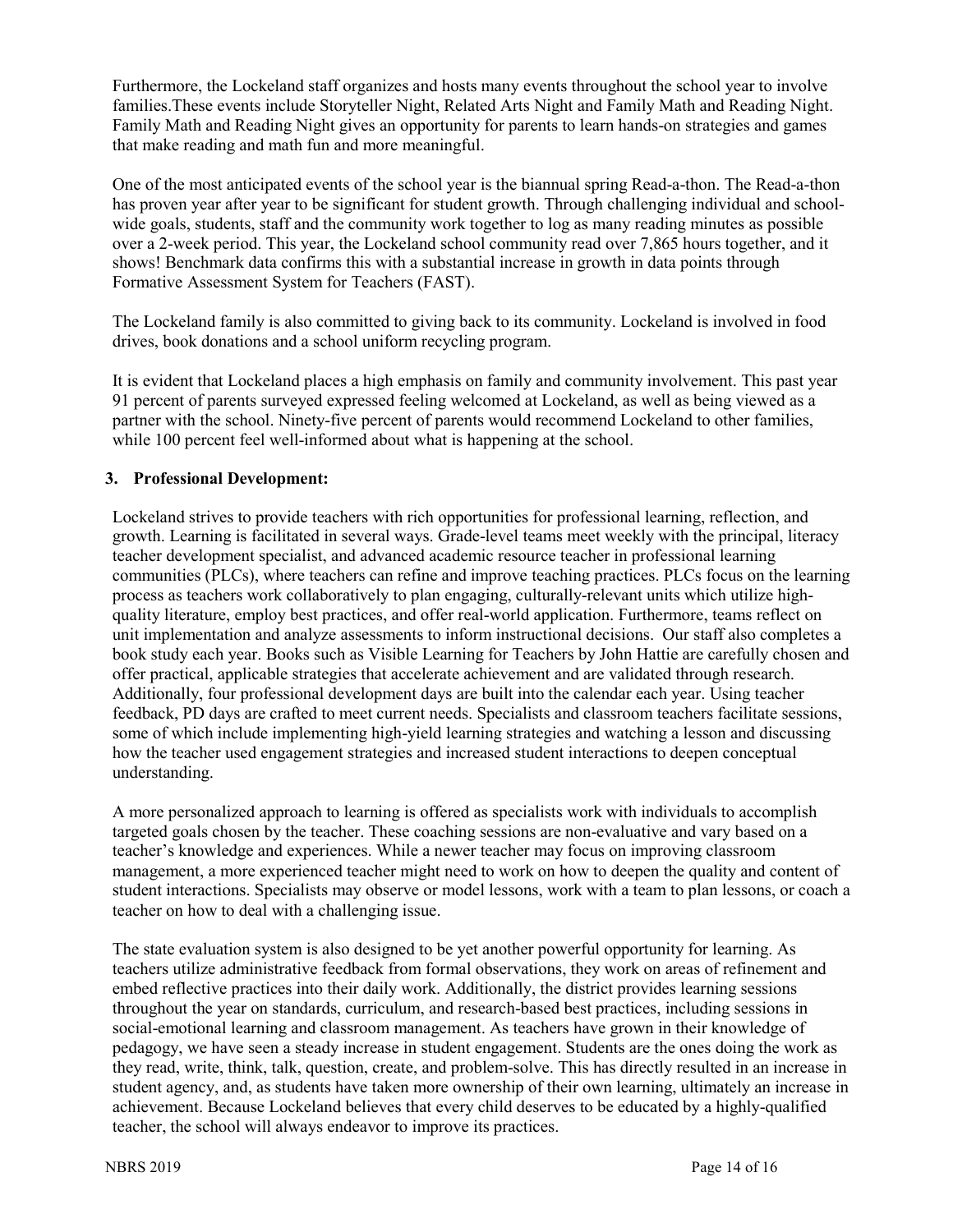## **4. School Leadership:**

Lockeland supports and embraces a shared leadership philosophy. This philosophy is evident as the principal identifies teacher strengths and encourages teachers to take on roles that play to those strengths. The principal empowers teachers to help each child achieve. The administration frequently meets with parents, teachers and students to explore how they can play a supportive role in continuous achievement. This collaborative and shared leadership philosophy at Lockeland continues to facilitate a community of leaders that are all engaged in helping to ensure student made success. What is best for our students is always at the forefront of every decision we make.

The principal, faculty, staff, and parents work together in a Professional Learning Community (PLC) to support students in achieving excellence and empowering them to reach their highest potential. The staff has a clear focus on the following four critical questions that frame our PLC work. During our meetings, we focus on what we want our students to learn, how we will determine learning has occurred, creating an action plan for students who have not learned what was expected and focusing on a plan for students who need challenge and depth of knowledge to extend learning.

Lockeland has a strong mentor program that supports and grows its newest teaching staff. Our Literacy Teacher Development Specialist serves as a facilitator and sends topics to discuss with the mentees. This program works to ensure Lockeland's new teachers are supported and have resources they need to be successful.

Parent leadership is also essential at Lockeland. The PTO conducts monthly meetings to discuss important matters and decisions regarding all stakeholders at Lockeland. The PTO serves a very important role in guiding parents to volunteer in the classroom and lead various activities that assist in growth and achievement among students. The PTO has also collaborated with teachers and students to lead servicelearning projects to help students reach out to others in need.

A yearly goal is to instill the important attributes of leadership among Lockeland's students. We encourage students to take on leadership positions such as becoming a member of the student Newspaper Club, Recycling Club, WLDC newscast or safety patrol. These positions teach students responsibility and teamwork.

Ultimately, Lockeland's mission is to create a nurturing learning environment where students are empowered to reach their full potential academically, socially and emotionally while making a positive contribution to the community. As shared leaders, learning and growth are valued by embracing this mission and weaving it into the fabric of the school.